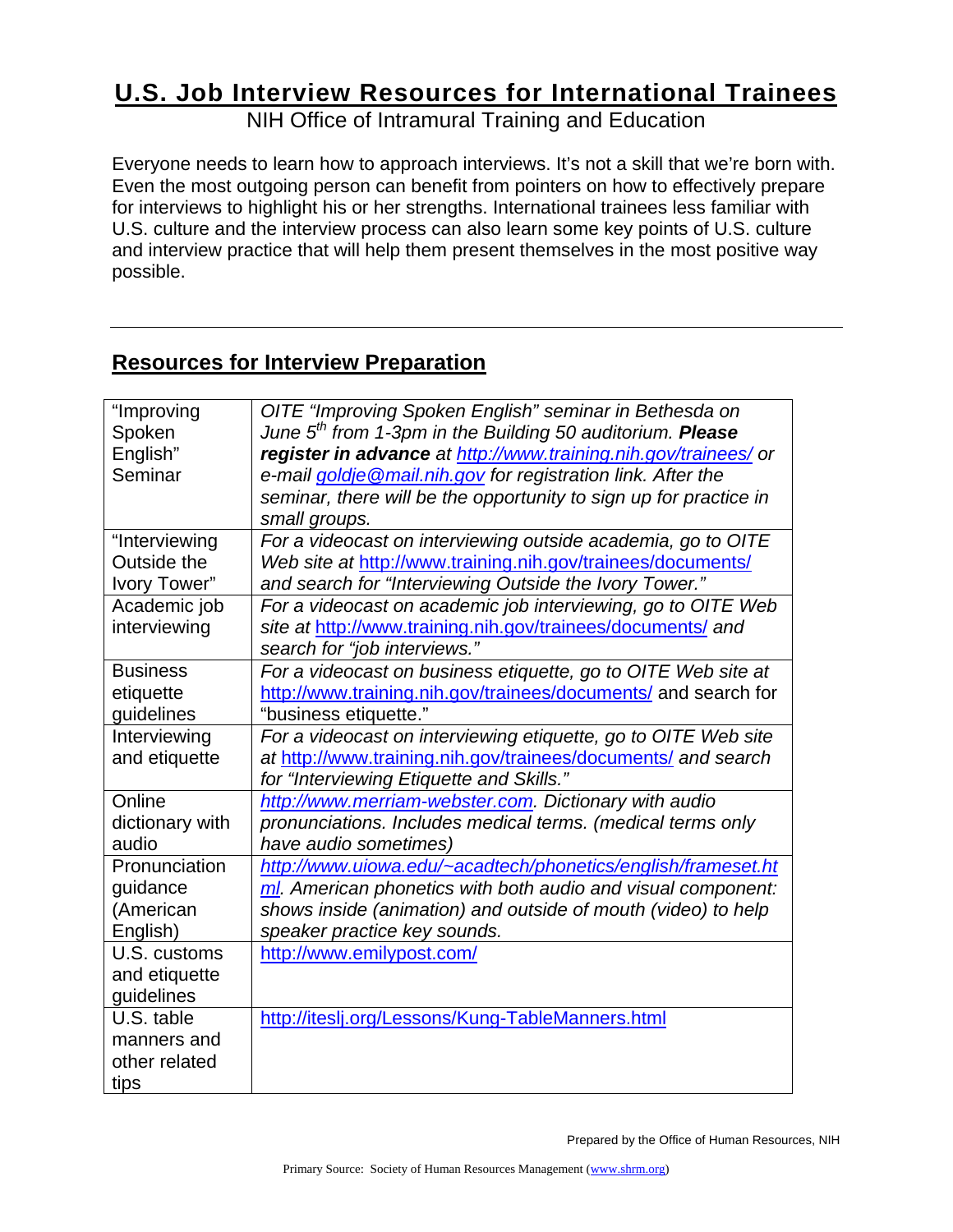## **Preparation**

The key to successful interviewing is effective preparation. In order to convince a hiring committee that you're the best person for the job, it is critical that you be prepared to talk about yourself and your interest in the position.

#### *Some Ideas for Preparation before the Interview*:

- Practice self-advocacy and learn how to tell others about your strengths.
- Do your research on the company.
- Think about what your Internet persona looks like. Clean it up, if necessary.
- Pay attention to written communication. When in doubt, err on the formal side.
- Practice (out loud!). Call the OITE to arrange a practice interview, once you've prepared.
- Continue to improve oral communication.
- Decide on appropriate business attire. Traditional business dress for men is a business suit, dress shirt, and a tie. Make sure your socks match…no white socks! For women, suits with a skirt or pants are appropriate. Pantyhose/stockings are also necessary for traditional business attire. Both men and women should wear closed-toe, closed heel shoes.

#### **Questions you might ask employers either during or at the end of the interview:**

- 1. Can you describe the primary responsibilities of this position?
- 2. What does a typical day look like?
- 3. What is the largest single problem facing your staff (department) right now?
- 4. May I talk with the last person who held this position?
- 5. What is the usual promotional time frame?
- 6. What do you like best about your job/this organization?
- 7. Has there been much turnover in this area?
- 8. How is performance evaluated?
- 9. What qualities are you looking for in the candidate who fills this position?
- 10. What is the management style of the person who will serve as my supervisor?
- 11. Is there a lot of team/project work?
- 12. What is life like in this city/town?
- 13. What are the next steps? When should I expect to hear from you?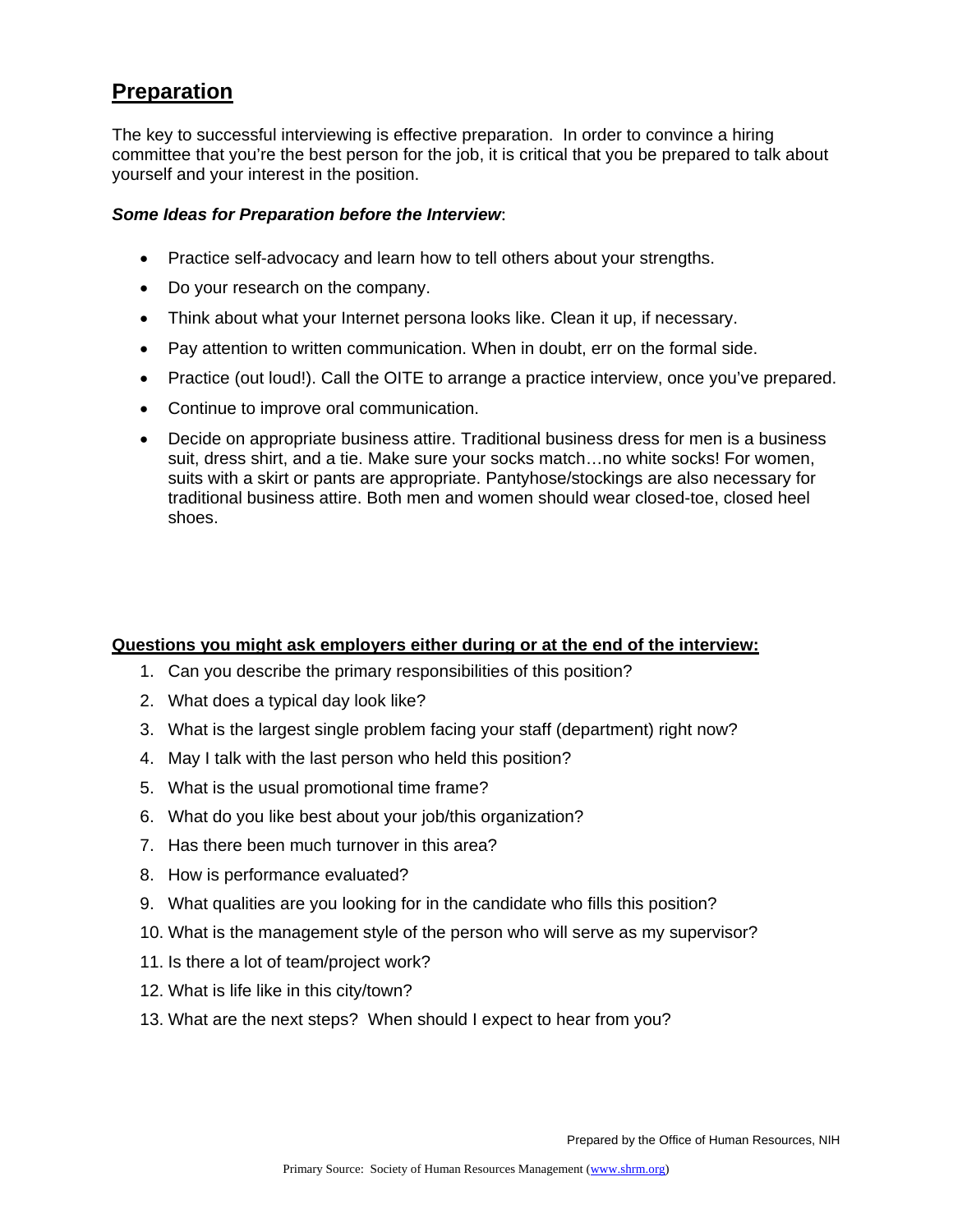# **What the Interviewer CAN and CANNOT legally ask you**

*hr.od.nih.gov/employment/Interview/DosandDonts.doc* 

**Please note**: In order to avoid discrimination, employers are prohibited from asking questions about certain matters (below). It's not always practical or prudent, however, to tell a prospective employer that he or she has asked an illegal question. However, if he or she does ask an inappropriate question, it may give you some insight into the work culture. You may have a difficult choice to make about whether or not the workplace is appropriate for you. Feel free to schedule an appointment with a career counselor at the OITE to discuss these kinds of questions. To schedule an appointment, please contact Kathryn Foisie at [foisiek@od.nih.gov](mailto:foisiek@od.nih.gov) or 301.594.9339.

| Category          | <b>Questions Interviewers May Ask</b>                                                | <b>Questions Interviewers Cannot Legally Ask</b>                                  |
|-------------------|--------------------------------------------------------------------------------------|-----------------------------------------------------------------------------------|
| Sex and<br>Family | If applicant has any relatives already<br>employed by the organization-only relevant | Sex of applicant<br>$\bullet$<br>Number of children/pregnancy status<br>$\bullet$ |
| Arrange-          | if within the chain of command of job at hand                                        | Marital status<br>$\bullet$                                                       |
| ments             | or in selecting process                                                              | Spouse's occupation<br>$\bullet$                                                  |
|                   |                                                                                      | Child care arrangements                                                           |
|                   |                                                                                      | Health care coverage through spouse                                               |
|                   |                                                                                      | Sexual orientation of applicant                                                   |
| Race              |                                                                                      | Applicant's race or color of skin<br>$\bullet$                                    |
|                   |                                                                                      | Photo to be affixed to application form<br>٠                                      |
| <b>National</b>   | Ability to speak/write English fluently (if job                                      | Ethnic association of a surname<br>$\bullet$                                      |
| Origin or         | related)                                                                             | Birthplace of applicant or applicant's parents<br>$\bullet$                       |
| <b>Ancestry</b>   | Other languages spoken (if job related)<br>$\bullet$                                 | Nationality, lineage, national origin<br>٠                                        |
|                   |                                                                                      | Nationality of applicant's spouse<br>$\bullet$                                    |
|                   |                                                                                      | Whether applicant is citizen of another country                                   |
|                   |                                                                                      | Applicant's native tongue/English proficiency                                     |
|                   |                                                                                      | Maiden name (of married woman)<br>$\bullet$                                       |
| <b>Religion</b>   |                                                                                      | Religious affiliation/availability for weekend work<br>$\bullet$                  |
|                   |                                                                                      | Religious holidays observed<br>٠                                                  |
| Age               |                                                                                      | Date of birth<br>$\bullet$                                                        |
|                   |                                                                                      | Date of high school graduation                                                    |
|                   |                                                                                      | Age<br>٠                                                                          |
| <b>Disability</b> | Whether an applicant can perform the<br>$\bullet$                                    | If applicant has a disability (even if the<br>٠                                   |
|                   | essential job related functions, and how, if                                         | impairment is obvious)                                                            |
|                   | appropriate                                                                          | Nature or severity of a disability<br>$\bullet$                                   |
|                   |                                                                                      | Whether applicant has ever filed a worker's                                       |
|                   |                                                                                      | compensation claim                                                                |
|                   |                                                                                      | Recent or past surgeries and dates<br>٠<br>Past medical problems<br>$\bullet$     |
| <b>Other</b>      | Convictions if job related<br>$\bullet$                                              | Number and kinds of arrests<br>$\bullet$                                          |
|                   | Academic, vocational, or professional                                                | Political affiliation of the applicant<br>٠                                       |
|                   | schooling                                                                            | Physical characteristics (i.e. height, weight,                                    |
|                   | Training received in the military                                                    | strength, etc.) – except if a bona fide occupational                              |
|                   | Membership in any trade or professional<br>$\bullet$                                 | qualification                                                                     |
|                   | association                                                                          | Veteran status, discharge status, branch of service                               |
|                   | Job references—All of these areas should be<br>$\bullet$                             | contact in case of emergency (at application or                                   |
|                   | provided as part of the application; only                                            | interview stage)                                                                  |
|                   | certain job-related follow-up questions would                                        | Bankruptcy and credit affairs<br>$\bullet$                                        |
|                   | be appropriate in the interview                                                      |                                                                                   |